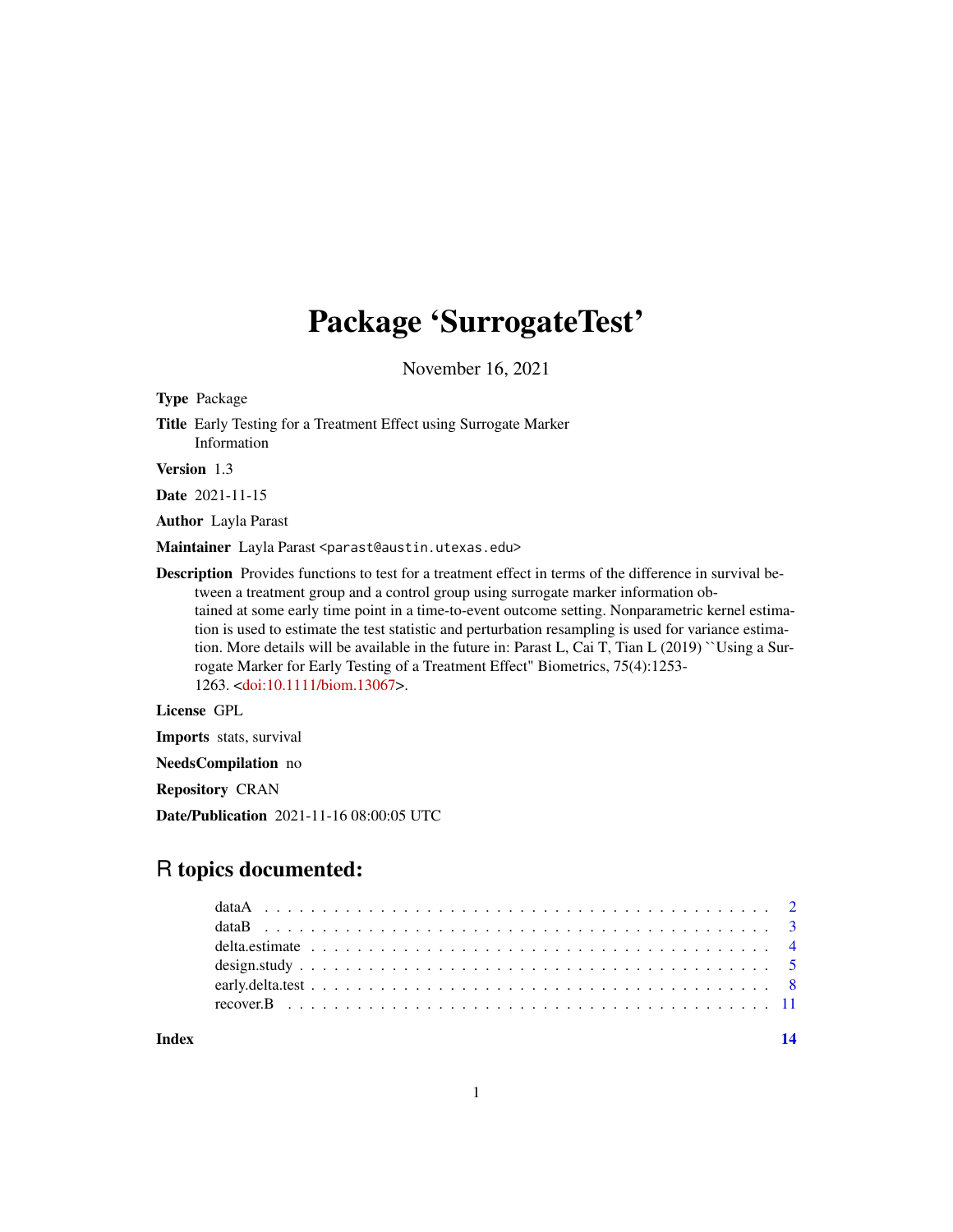<span id="page-1-0"></span>

#### Description

Hypothetical Study A data to be used in examples;  $t=1$  and the landmark time = 0.50.

# Usage

data(dataA)

# Format

A list with 6 elements representing 1000 observations from a control group and 1000 observations from a treatment group:

- s1 Surrogate marker measurement for treated observations; this marker is measured at time = 0.5. For observations that experience the primary outcome or are censored before 0.5, this value is NA.
- x1 The observed event or censoring time for treated observations;  $X = min(T, C)$  where T is the time of the primary outcome and C is the censoring time.
- delta1 The indicator identifying whether the treated observation was observed to have the event or was censored;  $D =1*(T\le C)$  where T is the time of the primary outcome and C is the censoring time.
- s $\theta$  Surrogate marker measurement for control observations; this marker is measured at time = 0.5. For observations that experience the primary outcome or are censored before 0.5, this value is NA.
- $x\theta$  The observed event or censoring time for control observations;  $X = min(T, C)$  where T is the time of the primary outcome and C is the censoring time.
- delta0 The indicator identifying whether the control observation was observed to have the event or was censored;  $D =1*(T\le C)$  where T is the time of the primary outcome and C is the censoring time.

#### Details

Note that if the observation is censored or experienced the primary outcome before the landmark time of 0.50, the surrogate marker measurement is not observed and coded NA.

# Examples

data(dataA) names(dataA)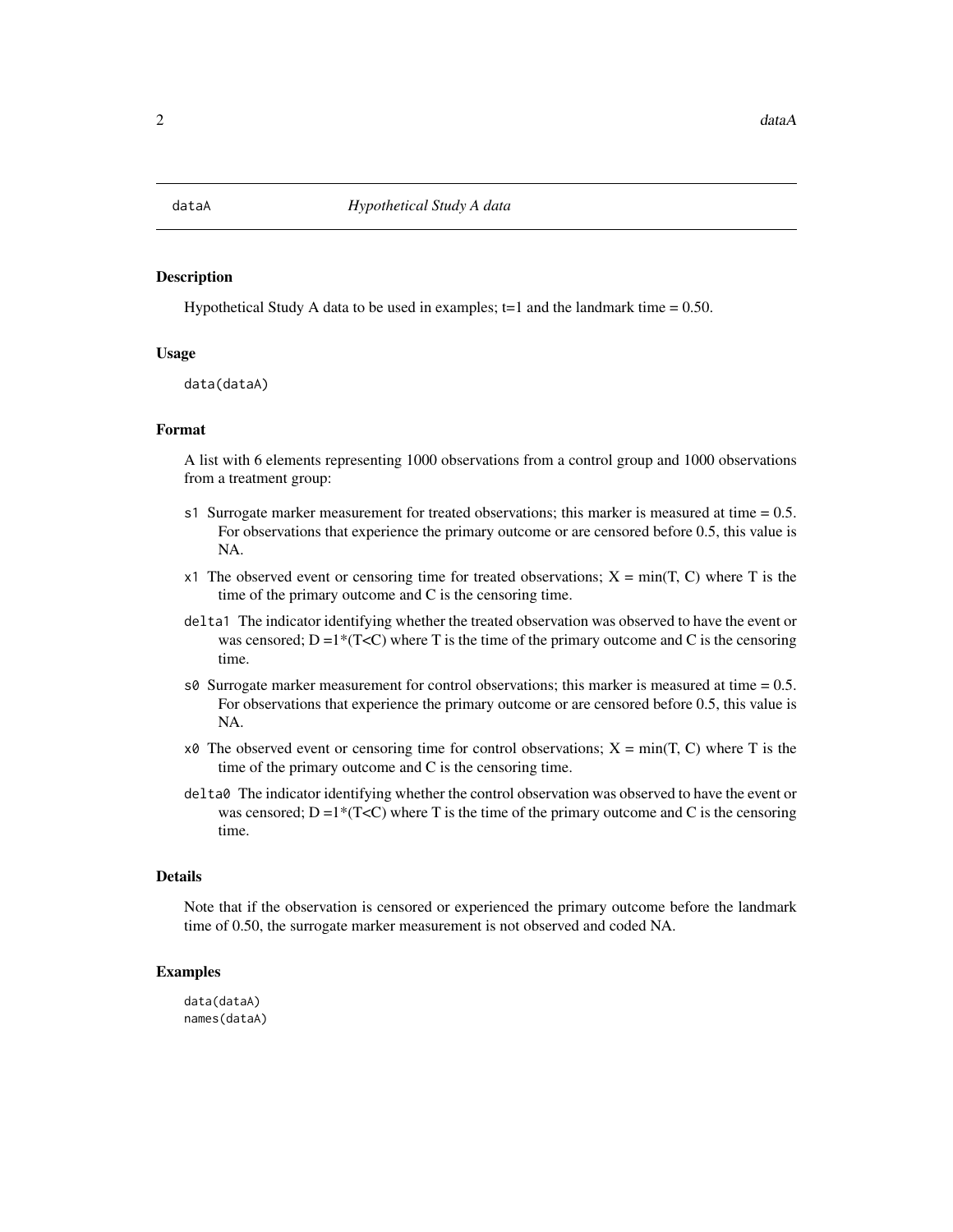<span id="page-2-0"></span>

# **Description**

Hypothetical Study B data to be used in examples; landmark time  $= 0.50$ .

# Usage

data(dataB)

# Format

A list with 6 elements representing 800 observations from a control group and 800 observations from a treatment group:

- s1 Surrogate marker measurement for treated observations; this marker is measured at time  $= 0.5$ . For observations that experience the primary outcome or are censored before 0.5, this value is NA.
- x1 The observed event or censoring time for treated observations;  $X = min(T, C)$  where T is the time of the primary outcome and C is the censoring time. This time is administratively censored at 0.55 (see details).
- delta1 The indicator identifying whether the treated observation was observed to have the event or was censored;  $D =1*(T\le C)$  where T is the time of the primary outcome and C is the censoring time.
- s $\theta$  Surrogate marker measurement for control observations; this marker is measured at time = 0.5. For observations that experience the primary outcome or are censored before 0.5, this value is NA.
- $x\theta$  The observed event or censoring time for control observations;  $X = min(T, C)$  where T is the time of the primary outcome and C is the censoring time. This time is administratively censored at 0.55 (see details).
- delta0 The indicator identifying whether the control observation was observed to have the event or was censored;  $D =1*(T\le C)$  where T is the time of the primary outcome and C is the censoring time.

#### Details

Note that if the observation is censored or experienced the primary outcome before the landmark time of 0.50, the surrogate marker measurement is not observed and coded NA. In addition, Study B data is only observed up to the landmark time plus some epsilon, here epsilon=0.05 such that all observations are essentially adminstratively censored at time=0.55.

# Examples

data(dataB) names(dataB)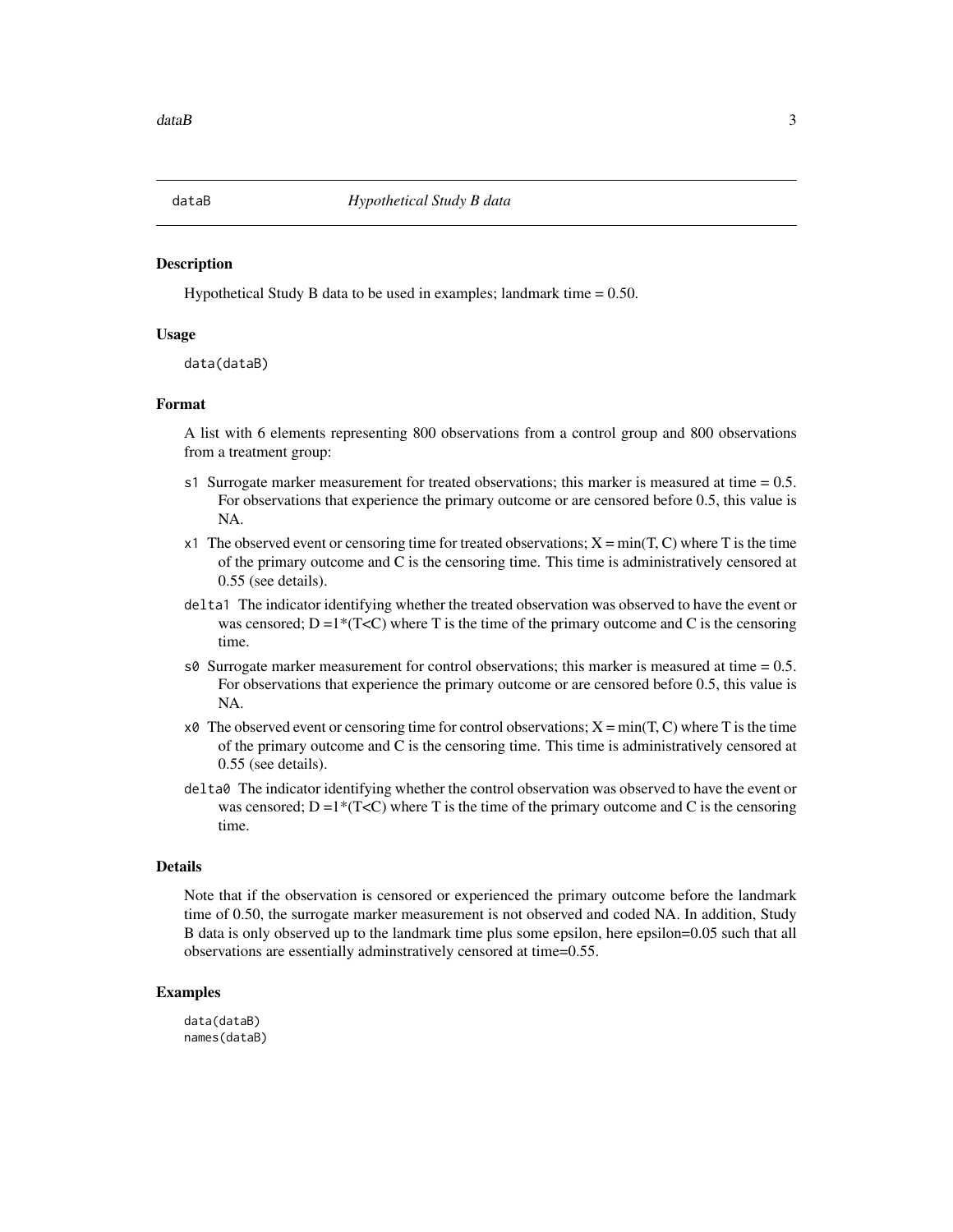# Description

This function calculates the treatment effect in the survival setting i.e. the difference in survival at time t between the treatment group and the control group. The inverse probability of censoring weighted estimate of survival within each treatment group is used; there is an option to use the Kaplan-Meier estimate instead. This function is generally not expected to be used directly by the user, it is called by the recover.B function.

# Usage

delta.estimate(xone, xzero, deltaone, deltazero, t, weight = NULL, KM = FALSE)

# Arguments

| xone      | numeric vector, the observed event times in the treatment group, $X = min(T, C)$<br>where $T$ is the time of the primary outcome and $C$ is the censoring time.                                                          |
|-----------|--------------------------------------------------------------------------------------------------------------------------------------------------------------------------------------------------------------------------|
| xzero     | numeric vector, the observed event times in the control group, $X = min(T,C)$<br>where $T$ is the time of the primary outcome and $C$ is the censoring time.                                                             |
| deltaone  | numeric vector, the event indicators for the treatment group, $D = I(TcC)$ where<br>T is the time of the primary outcome and C is the censoring time.                                                                    |
| deltazero | numeric vector, the event indicators for the control group, $D = I(Tc)$ where T<br>is the time of the primary outcome and $C$ is the censoring time.                                                                     |
| t         | the time of interest.                                                                                                                                                                                                    |
| weight    | a $n_1 + n_0$ by x matrix of weights where $n_1$ = sample size in the treatment group<br>and $n_0$ = sample size in the control group, default is null; generally not supplied<br>by user, only used by other functions. |
| <b>KM</b> | true or false, indicating whether the Kaplan-Meier estimate of survival should<br>be used instead of the inverse probability of censoring weighted estimate                                                              |

# Value

the difference in survival at time t (treatment group minus control group)

# Author(s)

Layla Parast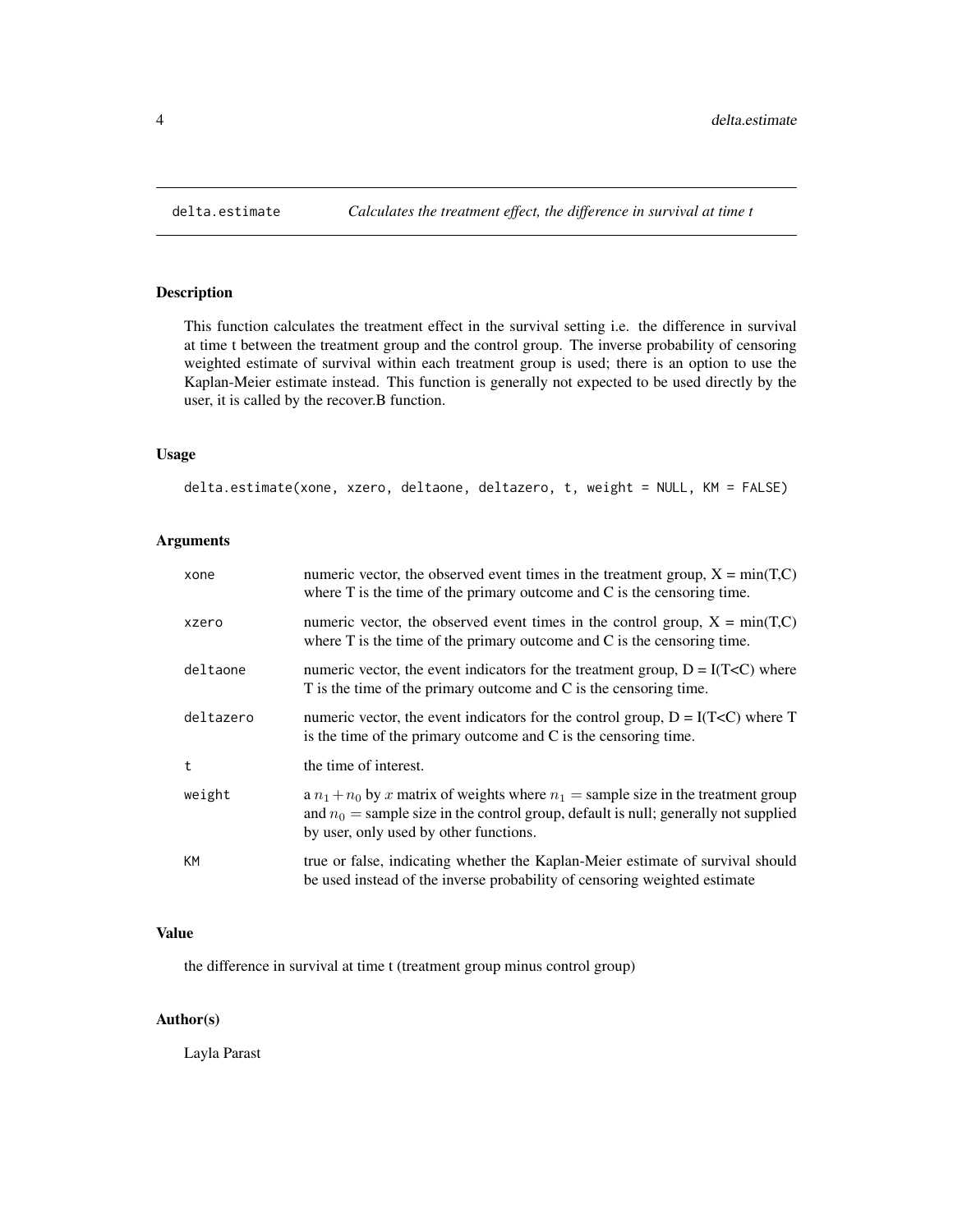# <span id="page-4-0"></span>design.study 5

# Examples

```
data(dataA)
delta.estimate(xone = dataA$x1, xzero = dataA$x0, deltaone = dataA$delta1, deltazero =
dataA$delta0, t=1)
delta.estimate(xone = dataA$x1, xzero = dataA$x0, deltaone = dataA$delta1, deltazero =
dataA$delta0, t=0.5)
```
design.study *Power and sample size calculation for designing a future study*

# Description

Power and sample size calculation for designing a future study

# Usage

```
design.study(Axzero, Adeltazero, Aszero, Axone = NULL, Adeltaone = NULL, Asone =
NULL, delta.ea = NULL, psi = NULL, R.A.given = NULL, t, landmark, extrapolate = T,
adjustment = F, n = NULL, power = NULL, pi.1 = 0.5, pi.0 = 0.5, cens.rate, transform = F)
```
#### Arguments

| Axzero     | observed event times in the control group in Study A                                                                                                                                                                                                                                                                                                                                                                              |
|------------|-----------------------------------------------------------------------------------------------------------------------------------------------------------------------------------------------------------------------------------------------------------------------------------------------------------------------------------------------------------------------------------------------------------------------------------|
| Adeltazero | event/censoring indicators in the control group in Study A                                                                                                                                                                                                                                                                                                                                                                        |
| Aszero     | surrogate marker values in the control group in Study A, NA for individuals not<br>observable at the time the surrogate marker was measured                                                                                                                                                                                                                                                                                       |
| Axone      | observed event times in the treatment group in Study A; optional (user must<br>provide either (1) data from treatment arm in Study A or (2) hypothesized values<br>for delta.ea (or R.A.given)and psi or (3) data from treatment arm in Study A and<br>hypothesized psi (if different from observed treatment effect at t in Study A))                                                                                            |
| Adeltaone  | event/censoring indicators in the treatment group in Study A; optional (user must<br>provide either $(1)$ data from treatment arm in Study A or $(2)$ hypothesized values<br>for delta.ea (or R.A.given) and psi or (3) data from treatment arm in Study A and<br>hypothesized psi (if different from observed treatment effect at t in Study A))                                                                                 |
| Asone      | surrogate marker values in the treatment group in Study A, NA for individuals<br>not observable at the time the surrogate marker was measured; optional (user<br>must provide either (1) data from treatment arm in Study A or (2) hypothesized<br>values for delta.ea (or R.A.given) and psi or (3) data from treatment arm in Study<br>A and hypothesized psi (if different from observed treatment effect at t in Study<br>A)) |
| delta.ea   | hypothesized value for the early treatment effect at time t0; optional (user must<br>provide either $(1)$ data from treatment arm in Study A or $(2)$ hypothesized values<br>for delta.ea (or R.A.given) and psi or (3) data from treatment arm in Study A and                                                                                                                                                                    |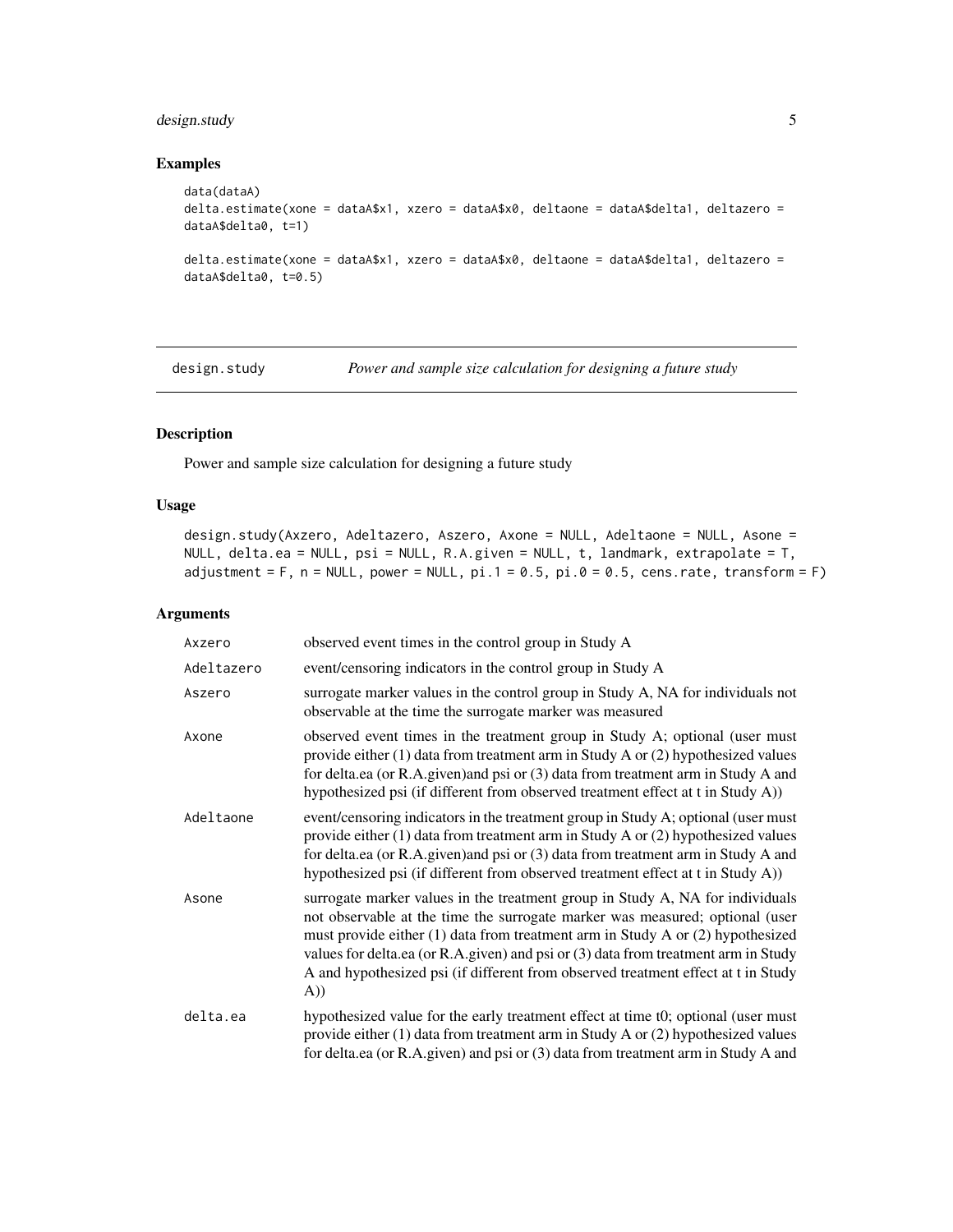|             | hypothesized psi (if different from observed treatment effect at t in Study A)), if<br>not given then it is assumed that this quantity equals the osberved early treatment<br>effect at time t0 in Study A                                                                                                                                                                                                                                                     |
|-------------|----------------------------------------------------------------------------------------------------------------------------------------------------------------------------------------------------------------------------------------------------------------------------------------------------------------------------------------------------------------------------------------------------------------------------------------------------------------|
| psi         | hypothesized value for the treatment effect at time t; optional (user must provide<br>either $(1)$ data from treatment arm in Study A or $(2)$ hypothesized values for<br>delta.ea (or R.A.given) and psi or (3) data from treatment arm in Study A and<br>hypothesized psi (if different from observed treatment effect at t in Study A)),<br>if not given then it is assumed that this quantity equals the osberved treatment<br>effect at time t in Study A |
| R.A.given   | hypothesized value for the proportion of treatment effect on the primary out-<br>come explained by surrogate information at t0 in Study A; optional (user must<br>provide either (1) data from treatment arm in Study A or (2) hypothesized val-<br>ues for delta.ea (or R.A.given) and psi or (3) data from treatment arm in Study<br>A and hypothesized psi (if different from observed treatment effect at t in Study<br>A))                                |
| t           | time of interest                                                                                                                                                                                                                                                                                                                                                                                                                                               |
| landmark    | landmark time of interest, t0                                                                                                                                                                                                                                                                                                                                                                                                                                  |
| extrapolate | TRUE or FALSE; indicates whether local constant extrapolation should be used,<br>default is TRUE                                                                                                                                                                                                                                                                                                                                                               |
| adjustment  | TRUE or FALSE; indicates whether adjustment that is needed when survival<br>past time t is high should be used, default is FALSE if survival past t0 is < 0.90<br>in both arms arm of Study A, otherwise default is true if survival past t0 is $\ge$ =<br>0.90 in either arm of Study A                                                                                                                                                                       |
| n           | total sample size for future study (Study B); optional (user needs to provide<br>either n or power)                                                                                                                                                                                                                                                                                                                                                            |
| power       | desired power for testing at time t0 for future study (Study B); optional (user<br>needs to provide either n or power)                                                                                                                                                                                                                                                                                                                                         |
| pi.1        | proportion of total sample size in future study (Study B) that would be assigned<br>to the treatment group, default is 0.5                                                                                                                                                                                                                                                                                                                                     |
| pi.0        | proportion of total sample size in future study (Study B) that would be assigned<br>to the treatment group, default is 0.5                                                                                                                                                                                                                                                                                                                                     |
| cens.rate   | censoring in the future study (Study B) is assumed to follow an exponential<br>distribution with censoring rate equal to this specificed value                                                                                                                                                                                                                                                                                                                 |
| transform   | TRUE or FALSE; indicates whether a transformation should be used, default is<br>FALSE.                                                                                                                                                                                                                                                                                                                                                                         |

# Details

Assume information is available on a prior study, Study A, examining the effectiveness of a treatment up to some time of interest, t. The aim is to plan a future study, Study B, that would be conducted only up to time  $t_0 < t$  and a test for a treatment effect would occur at  $t_0$ . In both studies, we assume a surrogate marker is/will be measured at time  $t_0$  for individuals still observable at  $t_0$ . Let G be the binary treatment indicator with  $G = 1$  for treatment and  $G = 0$  for control and we assume throughout that subjects are randomly assigned to a treatment group at baseline. Let  $T_K^{(1)}$  and  $T_K^{(0)}$  denote the time of the primary outcome of interest, death for example, under the treatment and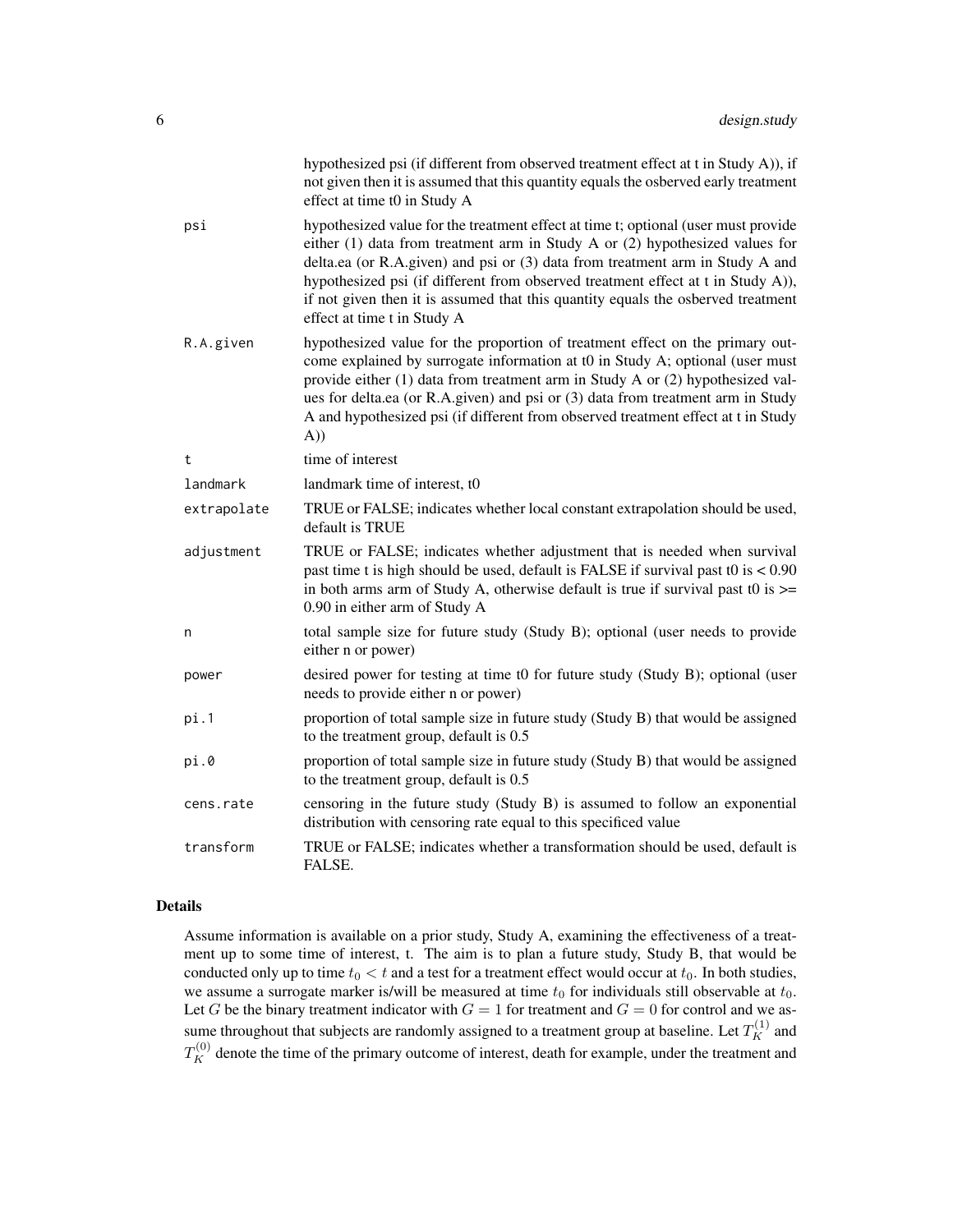# design.study 7

under the control, respectively, in Study K. Let  $S_K^{(1)}$  and  $S_K^{(0)}$  denote the surrogate marker measured at time  $t_0$  under the treatment and the control, respectively, in Study K.

The null and alternative hypotheses of interest are:

$$
H_0: \Delta_B(t) \equiv P(T_B^{(1)} > t) - P(T_B^{(0)} > t) = 0
$$

$$
H_1: \Delta_B(t) = \psi > 0
$$

Here, we plan to test  $H_0$  in Study B using the test statistic

$$
Z_{EB}(t, t_0) = \sqrt{n_B} \frac{\hat{\Delta}_{EB}(t, t_0)}{\hat{\sigma}_{EB}(t, t_0)}
$$

(see early.delta.test documentation). The estimated power at a type I error rate of 0.05 is thus

$$
1-\Phi\left\{1.96-\frac{\sqrt{n_B}\hat{R}_{SA}(t,t_0)\psi}{\hat{\sigma}_{EB0}(t,t_0\mid\hat{r}^{(0)}_A,W^C_B)}\right\}
$$

where  $\hat{R}_{SA}(t,t_0) = \hat{\Delta}_{EA}(t,t_0)/\hat{\Delta}_{A}(t)$ , and

$$
\hat{\Delta}_A(t) = n_{A1}^{-1} \sum_{i=1}^{n_{A1}} \frac{I(X_{Ai}^{(1)} > t)}{\hat{W}_{A1}^C(t)} - n_{A0}^{-1} \sum_{i=1}^{n_{A0}} \frac{I(X_{Ai}^{(0)} > t)}{\hat{W}_{A0}^C(t)},
$$

and  $\hat{\Delta}_{EA}(t,t_0)$  is parallel to  $\hat{\Delta}_{EB}(t,t_0)$  except replacing  $n_{A0}^{-1} \sum_{i=1}^{n_{A0}} \hat{r}_A^{(0)}(t|S_{Ai}^{(0)}, t_0) \frac{I(X_{Ai}^{(0)} > t_0)}{\hat{W}_{A}^{C}(t_0)}$  $\frac{(\Lambda_{Ai} > t_0)}{\hat{W}_{A_0}^C(t_0)}$  by  $n_{A0}^{-1} \sum_{i=1}^{n_{A0}} \hat{W}_{A0}^{C}(t)^{-1} I(X_{Ai}^{(0)} > t)$ , and  $\hat{W}_{Ag}^{C}(t)$  is the Kaplan-Meier estimator of the survival function for  $C_A^{(g)}$  for  $g = 0, 1$ . In addition,  $\hat{\sigma}_{EBO}(t, t_0 | \hat{r}_A^{(0)}, W_B^C)^2 =$ 

$$
\frac{1}{\pi_{B0}\pi_{B1}} \left[ \frac{\hat{\mu}_{AB2}^{(0)}(t, t_0, \mid \hat{r}_A^{(0)})}{W_B^C(t_0)} - \hat{\mu}_{AB1}^{(0)}(t, t_0, \mid \hat{r}_A^{(0)})^2 \left\{ 1 + \int_0^{t_0} \frac{\lambda_B^C(u) du}{\hat{W}_{A0}^T(u) W_B^C(u)} \right\} \right]
$$

assuming that the survival function of the censoring distribution is  $W_B^C(t)$  in both arms, where  $\pi_{Bg} = n_{Bg}/n_B$  and  $\hat{W}_{A0}^T(\cdot)$  is the Kaplan-Meier estimator of the survival function of  $T_A^{(0)}$  based on the observations from Study A, and

$$
\hat{\mu}_{ABm}^{(0)}(t, t_0, |\hat{r}_A^{(0)}\rangle) = n_{A0}^{-1} \sum_{i=1}^{n_{A0}} \frac{\hat{r}_A^{(0)}(t | S_{Ai}^{(0)}, t_0)^m I(X_{Ai}^{(0)} > t_0)}{\hat{W}_{A0}^C(t_0)}
$$

where  $\hat{r}_A^{(0)}(t|s,t_0)$  is provided in the early.delta.test documentation.

This can be re-arranged to calculate the sample size needed in Study B to achieve a power of  $100(1 - \beta)\%$ :

$$
n_B = \left\{\hat{\sigma}_{EBO}(t, t_0 \mid \hat{r}_A^{(0)}, W_B^C) \left(\frac{1.96 - \Phi^{-1}(\beta)}{\hat{R}_{SA}(t, t_0)\psi}\right)\right\}^2.
$$

When the outcome rate is low (i.e., survival rate at t is high), an adjustment to the variance calculation is needed. This is automatically implemented if the survival rate at t in either arm is 0.90 or higher.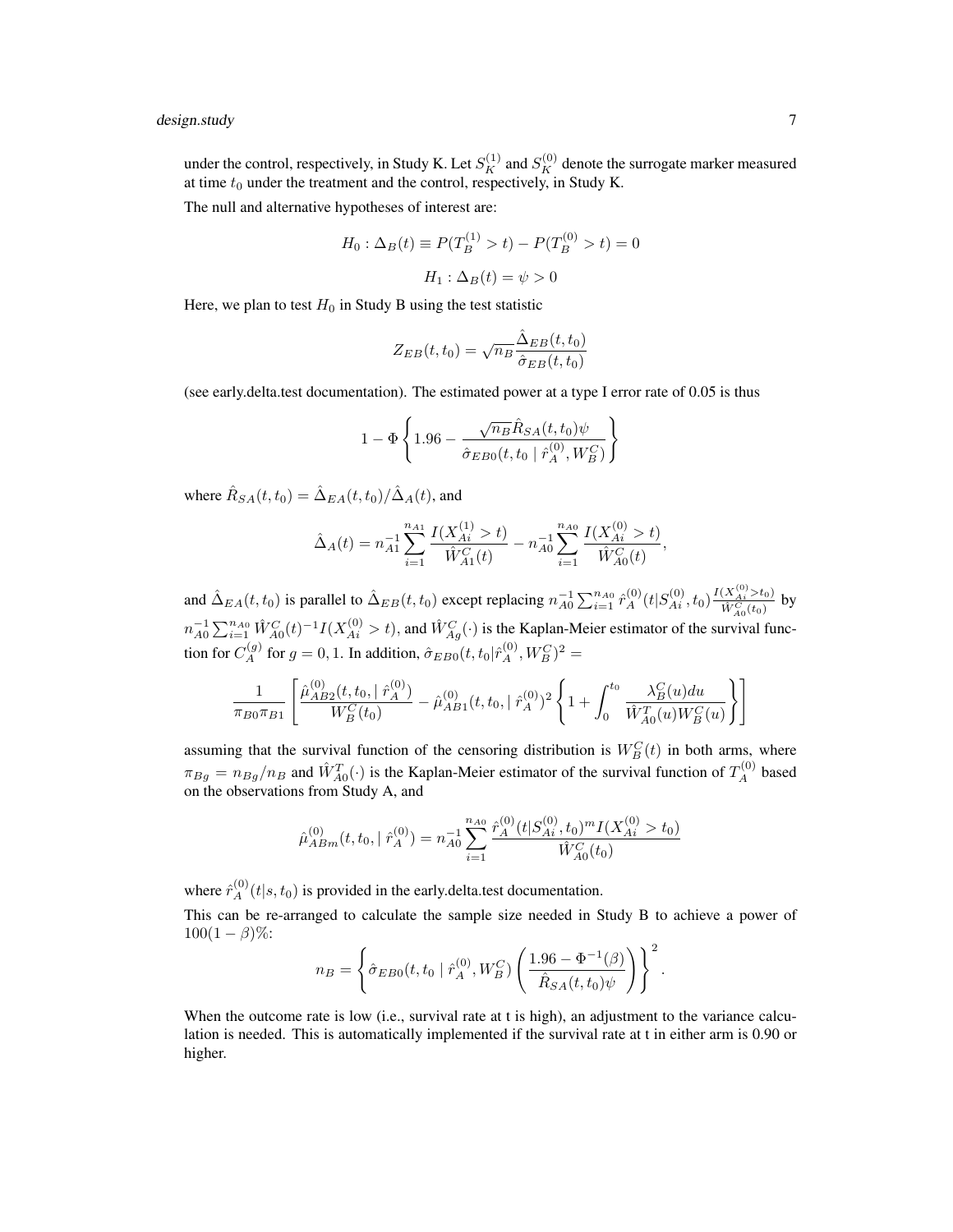# <span id="page-7-0"></span>Value

| n.    | Total sample size needed for Study B at the given power (if power is provided<br>by user).    |
|-------|-----------------------------------------------------------------------------------------------|
| power | Estimated power for Study B at the given sample size (if sample size is provided<br>by user). |

#### Author(s)

Layla Parast

# References

Parast L, Cai T, Tian L (2019). Using a Surrogate Marker for Early Testing of a Treatment Effect. Biometrics, 75(4):1253-1263.

# Examples

```
data(dataA)
design.study(Axzero = dataA$x0, Adeltazero = dataA$delta0, Aszero = dataA$s0,
Axone = dataA$x1, Adeltaone = dataA$delta1, Asone = dataA$s1, t=1, landmark=0.5,
power = 0.80, cens.rate=0.5)
design.study(Axzero = dataA$x0, Adeltazero = dataA$delta0, Aszero = dataA$s0,
Axone = dataA$x1, Adeltaone = dataA$delta1, Asone = dataA$s1, t=1, landmark=0.5,
n=2500, cens.rate=0.5)
design.study(Axzero = dataA$x0, Adeltazero = dataA$delta0, Aszero = dataA$s0,
Axone = dataA$x1, Adeltaone = dataA$delta1, Asone = dataA$s1, t=1, landmark=0.5,
power = 0.80, cens.rate=0.5, psi = 0.05)
```
early.delta.test *Estimate and test the early treatment effect*

# Description

Estimates the early treatment effect estimate and provides two versions of the standard error; tests the null hypothesis that this treatment effect is equal to 0

# Usage

```
early.delta.test(Axzero, Adeltazero, Aszero, Bxzero, Bdeltazero, Bszero, Bxone,
Bdeltaone, Bsone, t, landmark, perturb = T, extrapolate = T, transform = F)
```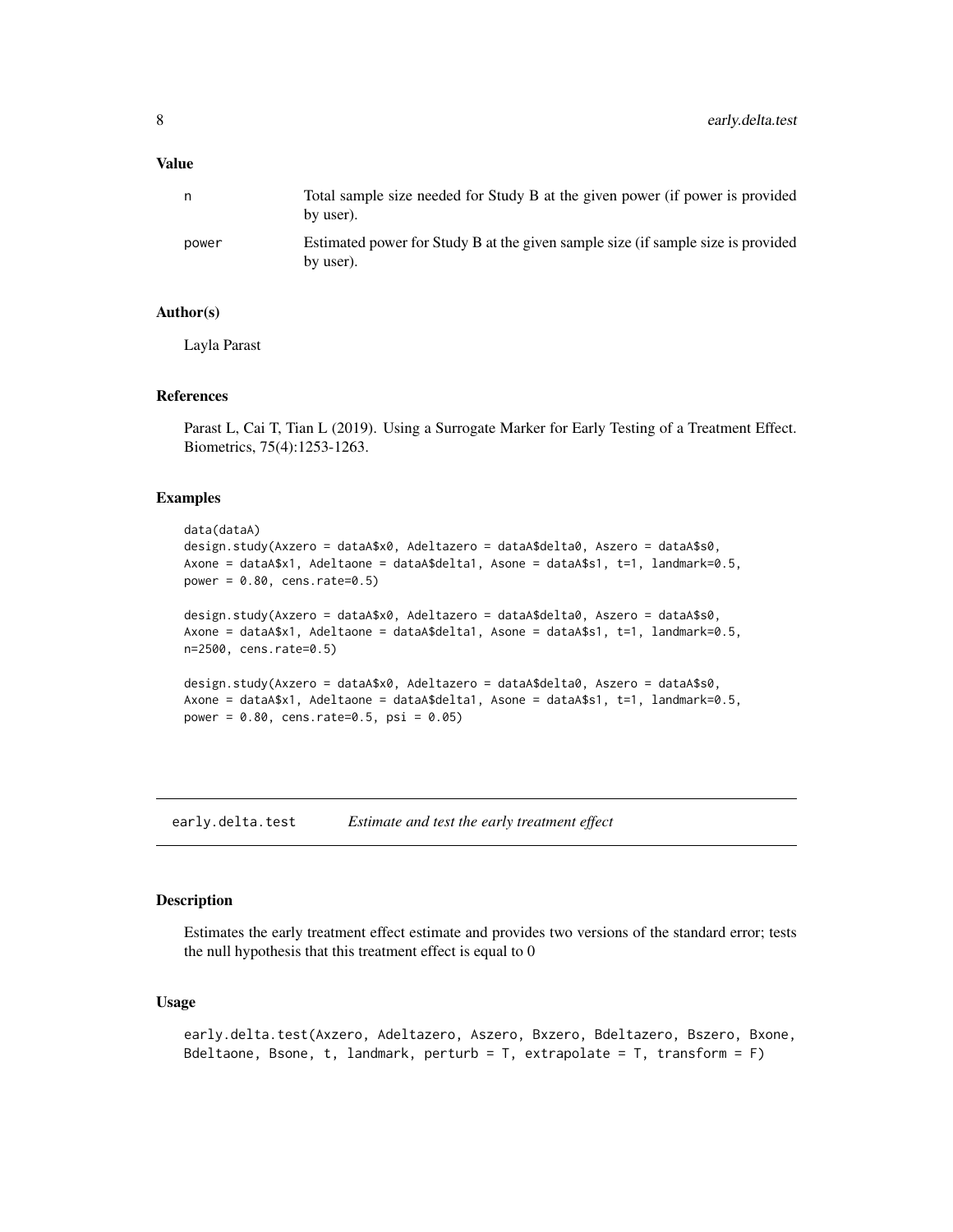# early.delta.test 9

#### **Arguments**

| Axzero        | observed event times in the control group in Study A                                                                                          |
|---------------|-----------------------------------------------------------------------------------------------------------------------------------------------|
| Adeltazero    | event/censoring indicators in the control group in Study A                                                                                    |
| Aszero        | surrogate marker values in the control group in Study A, NA for individuals not<br>observable at the time the surrogate marker was measured   |
| Bxzero        | observed event times in the control group in Study B                                                                                          |
| Bdeltazero    | event/censoring indicators in the control group in Study B                                                                                    |
| <b>Bszero</b> | surrogate marker values in the control group in Study B, NA for individuals not<br>observable at the time the surrogate marker was measured   |
| <b>B</b> xone | observed event times in the treatment group in Study B                                                                                        |
| Bdeltaone     | event/censoring indicators in the treatment group in Study B                                                                                  |
| <b>B</b> sone | surrogate marker values in the treatment group in Study B, NA for individuals<br>not observable at the time the surrogate marker was measured |
| $^{\dagger}$  | time of interest                                                                                                                              |
| landmark      | landmark time of interest, to                                                                                                                 |
| perturb       | TRUE or FALSE; indicates whether the standard error estimate obtained using<br>perturbation resampling should be calculated                   |
| extrapolate   | TRUE or FALSE; indicates whether local constant extrapolation should be used,<br>default is TRUE                                              |
| transform     | TRUE or FALSE; indicates whether a transformation should be used, default is<br>FALSE.                                                        |

## Details

Assume there are two randomized studies of a treatment effect, a prior study (Study A) and a current study (Study B). Study A was completed up to some time t, while Study B was stopped at time  $t_0 < t$ . In both studies, a surrogate marker was measured at time  $t_0$  for individuals still observable at  $t_0$ . Let G be the binary treatment indicator with  $G = 1$  for treatment and  $G = 0$ for control and we assume throughout that subjects are randomly assigned to a treatment group at baseline. Let  $T_K^{(1)}$  and  $T_K^{(0)}$  denote the time of the primary outcome of interest, death for example, under the treatment and under the control, respectively, in Study K. Let  $S_K^{(1)}$  and  $S_K^{(0)}$  denote the surrogate marker measured at time  $t_0$  under the treatment and the control, respectively, in Study K.

The treatment effect quantity of interest,  $\Delta_K(t)$ , is the difference in survival rates by time t under treatment versus control,

$$
\Delta_K(t) = E\{I(T_K^{(1)} > t)\} - E\{I(T_K^{(0)} > t)\} = P(T_K^{(1)} > t) - P(T_K^{(0)} > t)
$$

where  $t > t_0$ . Here, we estimate an early treatment effect quantity using surrogate marker information defined as,

$$
\Delta_{EB}(t, t_0) = P(T_B^{(1)} > t_0) \int r(t|s, t_0) dF_B^{(1)}(s|t_0) - P(T_B^{(0)} > t_0) \int r(t|s, t_0) dF_B^{(0)}(s|t_0)
$$
  
where  $r(t|s, t_0) = P(T_A^{(0)} > t|T_A^{(0)} > t_0, S_A^{(0)} = s)$  and  $F_B^{(g)}(s|t_0) = P(S_B^{(g)} \le s | T_B^{(g)} > t_0)$ .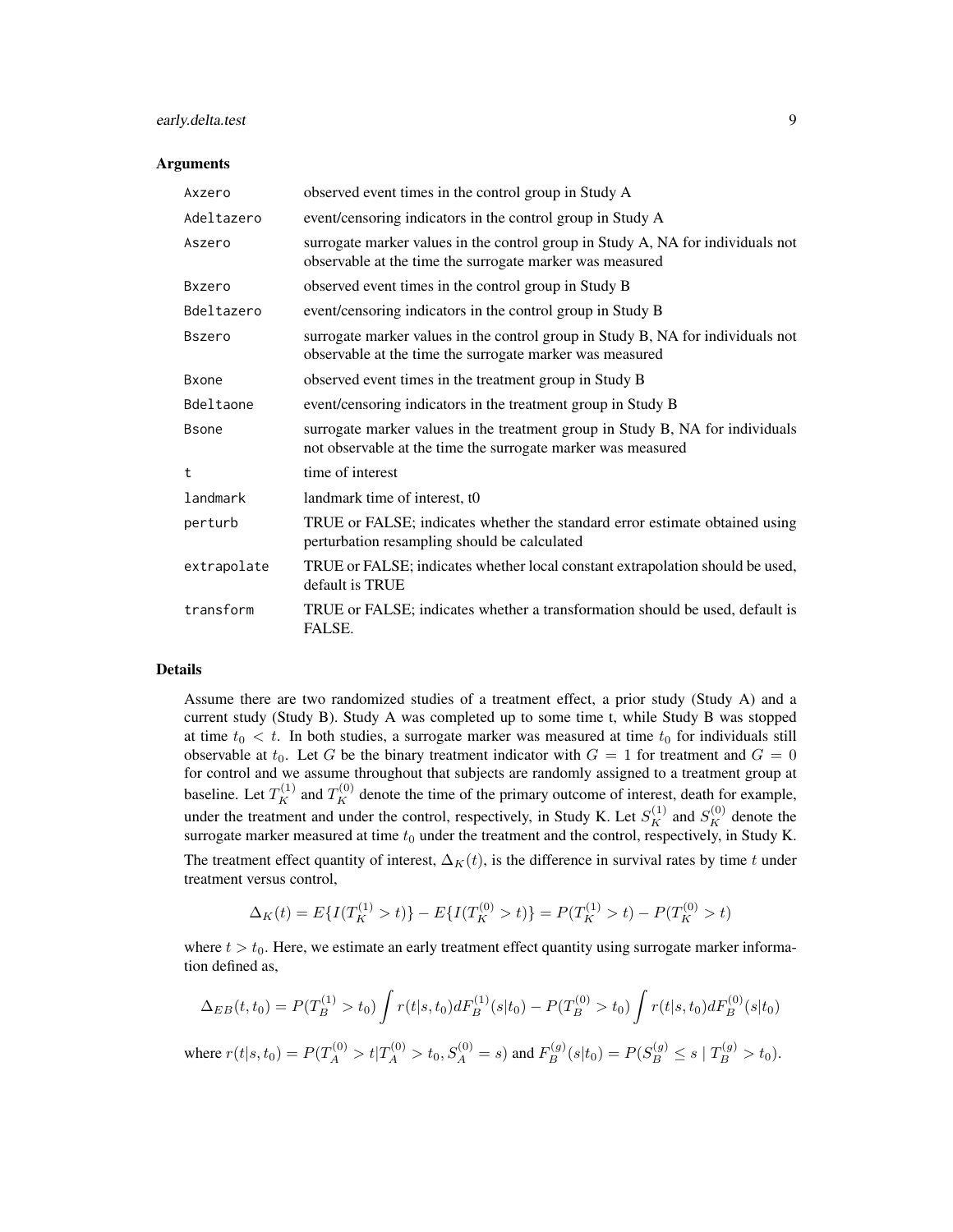To test the null hypothesis that  $\Delta_B(t) = 0$ , we test the null hypothesis  $\Delta_{EB}(t, t_0) = 0$  using the test statistic

$$
Z_{EB}(t, t_0) = \sqrt{n_B} \frac{\hat{\Delta}_{EB}(t, t_0)}{\hat{\sigma}_{EB}(t, t_0)}
$$

where  $\Delta_{EB}(t, t_0)$  is a consistent estimate of  $\Delta_{EB}(t, t_0)$  and  $\hat{\sigma}_{EB}(t, t_0)$  is the estimated standard error of  $\sqrt{n_B} \{\hat{\Delta}_{EB}(t,t_0) - \Delta_{EB}(t,t_0)\}$ . We reject the null hypothesis when  $|Z_{EB}(t,t_0)| >$  $\Phi^{-1}(1-\alpha/2)$  where  $\alpha$  is the Type 1 error rate.

To obtain  $\hat{\Delta}_{EB}(t, t_0)$ , we use

$$
\hat{\Delta}_{EB}(t,t_0) = n_{B1}^{-1} \sum_{i=1}^{n_{B1}} \hat{r}_A^{(0)}(t|S_{Bi}^{(1)}, t_0) \frac{I(X_{Bi}^{(1)} > t_0)}{\hat{W}_{B1}^{C}(t_0)} - n_{B0}^{-1} \sum_{i=1}^{n_{B0}} \hat{r}_A^{(0)}(t|S_{Bi}^{(0)}, t_0) \frac{I(X_{Bi}^{(0)} > t_0)}{\hat{W}_{B0}^{C}(t_0)}
$$

where  $\hat{W}_{kg}^C(u)$  is the Kaplan-Meier estimator of  $W_{kg}^C(u) = P(C_k^{(g)} > u)$  and  $\hat{r}_A^{(0)}(t|s,t_0) =$  $\exp{\{-\hat{\Lambda}_A^{(0)}(t\mid s,t_0)\}}$ , where

$$
\hat{\Lambda}_A^{(0)}(t \mid t_0, s) = \int_{t_0}^t \frac{\sum_{i=1}^{n_{A0}} I(X_{Ai}^{(0)} > t_0) K_h\{\gamma(S_{Ai}^{(0)}) - \gamma(s)\} dN_{Ai}^{(0)}(z)}{\sum_{i=1}^{n_{A0}} K_h\{\gamma(S_{Ai}^{(0)}) - \gamma(s)\} Y_{Ai}^{(0)}(z)}
$$

is a consistent estimate of  $\Lambda_A^{(0)}(t \mid t_0, s) = -\log[r_A^{(0)}(t \mid t_0, s)], Y_{Ai}^{(0)}(t) = I(X_{Ai}^{(0)} \ge t),$  $N_{Ai}^{(0)}(t) = I(X_{Ai}^{(0)} \le t)\delta_{Ai}^{(0)}, K(\cdot)$  is a smooth symmetric density function,  $K_h(x) = K(x/h)/h$ and  $\gamma(\cdot)$  is a given monotone transformation function. For the bandwidth h, we require the standard undersmoothing assumption of  $h = O(n_q^{-\gamma})$  with  $\gamma \in (1/4, 1/2)$  in order to eliminate the impact of the bias of the conditional survival function on the resulting estimator.

The quantity  $\hat{\sigma}_{EB}(t, t_0)$  is obtained using either a closed form expression under the null or a perturbation resampling approach. If a confidence interval is desired, perturbation resampling is required.

# Value

| delta.eb          | The estimate early treatment effect, $\hat{\Delta}_{EB}(t, t_0)$ .                                                                                              |
|-------------------|-----------------------------------------------------------------------------------------------------------------------------------------------------------------|
| se.closed         | The standard error estimate of the early treatment effect using the closed form<br>expression under the null.                                                   |
| Z.closed          | The test statistic using the closed form standard error expression.                                                                                             |
|                   | p. value. closed The p-value using the closed form standard error expression.                                                                                   |
| conf.closed.norm  |                                                                                                                                                                 |
|                   | The confidence interval for the early treatment effect, using a normal approxi-<br>mation and using the closed form standard error expression.                  |
| se.perturb        | The standard error estimate of the early treatment effect using perturbation re-<br>sampling, if perturb $=$ T.                                                 |
| Z.perturb         | The test statistic using the perturbed standard error estimate, if perturb $=$ T.                                                                               |
| p.value.perturb   |                                                                                                                                                                 |
|                   | The p-value using the perturbed standard error estimate, if perturb $=$ T.                                                                                      |
| conf.perturb.norm |                                                                                                                                                                 |
|                   | The confidence interval for the early treatment effect, using a normal approxi-<br>mation and using the perturbed standard error expression, if perturb $= T$ . |
| delta.eb.CI       | The confidence interval for the early treatment effect, using the quantiles of the<br>perturbed estimates, if perturb $=$ T.                                    |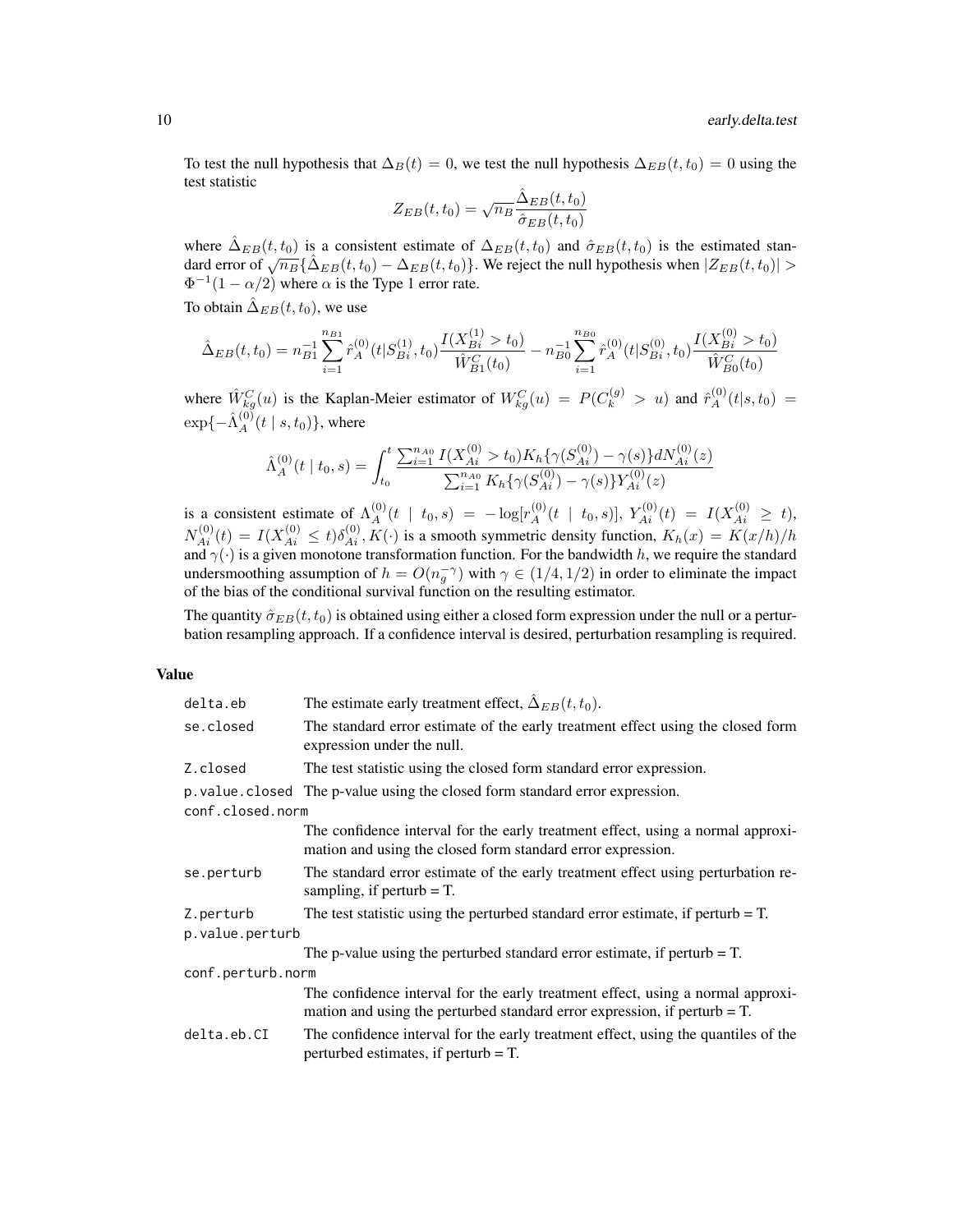#### <span id="page-10-0"></span>recover. $B$  11

### Author(s)

Layla Parast

#### References

Parast L, Cai T, Tian L (2019). Using a Surrogate Marker for Early Testing of a Treatment Effect. Biometrics, 75(4):1253-1263.

## Examples

```
data(dataA)
data(dataB)
early.delta.test(Axzero = dataA$x0, Adeltazero = dataA$delta0, Aszero = dataA$s0,
Bxzero = dataB$x0, Bdeltazero = dataB$delta0, Bszero = dataB$s0, Bxone = dataB$x1,
Bdeltaone = dataB$delta1, Bsone = dataB$s1, t=1, landmark=0.5, perturb = FALSE,
extrapolate = TRUE)
```
early.delta.test(Axzero = dataA\$x0, Adeltazero = dataA\$delta0, Aszero = dataA\$s0, Bxzero = dataB\$x0, Bdeltazero = dataB\$delta0, Bszero = dataB\$s0, Bxone = dataB\$x1, Bdeltaone = dataB\$delta1, Bsone = dataB\$s1, t=0.75, landmark=0.5, perturb = FALSE, extrapolate = TRUE)

```
early.delta.test(Axzero = dataA$x0, Adeltazero = dataA$delta0, Aszero = dataA$s0,
Bxzero = dataB$x0, Bdeltazero = dataB$delta0, Bszero = dataB$s0, Bxone = dataB$x1,
Bdeltaone = dataB$delta1, Bsone = dataB$s1, t=1, landmark=0.5, perturb = TRUE,
extrapolate = TRUE)
```
recover.B *Recover an estimate of the treatment effect at time t in Study B*

#### Description

Recover an estimate of the treatment effect at time t in Study B

# Usage

```
recover.B(Axzero, Adeltazero, Aszero, Axone, Adeltaone, Asone, Bxzero, Bdeltazero,
Bszero, Bxone, Bdeltaone, Bsone, t, landmark, extrapolate = T, transform = F)
```
# Arguments

| Axzero     | observed event times in the control group in Study A                            |
|------------|---------------------------------------------------------------------------------|
| Adeltazero | event/censoring indicators in the control group in Study A                      |
| Aszero     | surrogate marker values in the control group in Study A, NA for individuals not |
|            | observable at the time the surrogate marker was measured                        |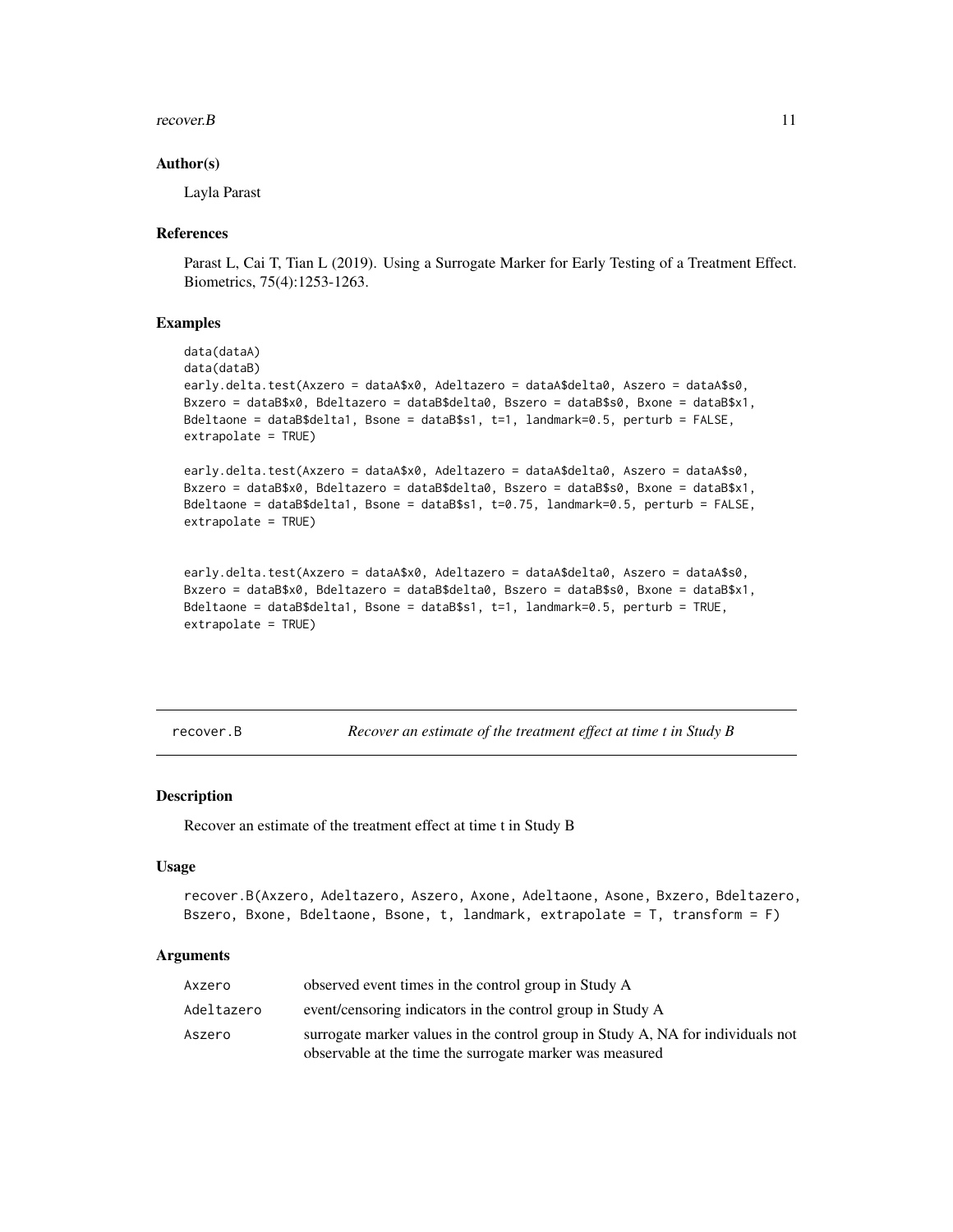| Axone         | observed event times in the treatment group in Study A                                                                                        |
|---------------|-----------------------------------------------------------------------------------------------------------------------------------------------|
| Adeltaone     | event/censoring indicators in the treatment group in Study A                                                                                  |
| Asone         | surrogate marker values in the treatment group in Study A, NA for individuals<br>not observable at the time the surrogate marker was measured |
| Bxzero        | observed event times in the control group in Study B                                                                                          |
| Bdeltazero    | event/censoring indicators in the control group in Study B                                                                                    |
| <b>Bszero</b> | surrogate marker values in the control group in Study B, NA for individuals not<br>observable at the time the surrogate marker was measured   |
| <b>B</b> xone | observed event times in the treatment group in Study B                                                                                        |
| Bdeltaone     | event/censoring indicators in the treatment group in Study B                                                                                  |
| <b>B</b> sone | surrogate marker values in the treatment group in Study B, NA for individuals<br>not observable at the time the surrogate marker was measured |
| $^{\dagger}$  | time of interest                                                                                                                              |
| landmark      | landmark time of interest, to                                                                                                                 |
| extrapolate   | TRUE or FALSE; indicates whether local constant extrapolation should be used,<br>default is TRUE                                              |
| transform     | TRUE or FALSE; indicates whether a transformation should be used, default is<br><b>FALSE</b>                                                  |

#### Details

Assume there are two randomized studies of a treatment effect, a prior study (Study A) and a current study (Study B). Study A was completed up to some time t, while Study B was stopped at time  $t_0 < t$ . In both studies, a surrogate marker was measured at time  $t_0$  for individuals still observable at  $t_0$ . Let G be the binary treatment indicator with  $G = 1$  for treatment and  $G = 0$ for control and we assume throughout that subjects are randomly assigned to a treatment group at baseline. Let  $T_K^{(1)}$  and  $T_K^{(0)}$  denote the time of the primary outcome of interest, death for example, under the treatment and under the control, respectively, in Study K. Let  $S_K^{(1)}$  and  $S_K^{(0)}$  denote the surrogate marker measured at time  $t_0$  under the treatment and the control, respectively, in Study K. The treatment effect quantity of interest,  $\Delta_K(t)$ , is the difference in survival rates by time t under treatment versus control,

$$
\Delta_K(t) = E\{I(T_K^{(1)} > t)\} - E\{I(T_K^{(0)} > t)\} = P(T_K^{(1)} > t) - P(T_K^{(0)} > t)
$$

where  $t > t_0$ . Here, we recover an estimate of  $\Delta_B(t)$  using Study B information (which stopped follow-up at time  $t_0 < t$ ) and Study A information (which has follow-up information through time t). The estimate is obtained as

$$
\hat{\Delta}_{EB}(t,t_0)/\hat{R}_{SA}(t,t_0)
$$

where  $\Delta_{EB}(t, t_0)$  is the early treatment effect estimate in Study B, described in the early.delta.test documention, and  $\hat{R}_{SA}(t,t_0)$  is the proportion of treatment effect explained by the surrogate marker information at  $t_0$  in Study A. This proportion is calculated as  $\hat{R}_{SA}(t,t_0) = \hat{\Delta}_{EA}(t,t_0)/\hat{\Delta}_{A}(t)$ where

$$
\hat{\Delta}_A(t) = n_{A1}^{-1} \sum_{i=1}^{n_{A1}} \frac{I(X_{Ai}^{(1)} > t)}{\hat{W}_{A1}^C(t)} - n_{A0}^{-1} \sum_{i=1}^{n_{A0}} \frac{I(X_{Ai}^{(0)} > t)}{\hat{W}_{A0}^C(t)},
$$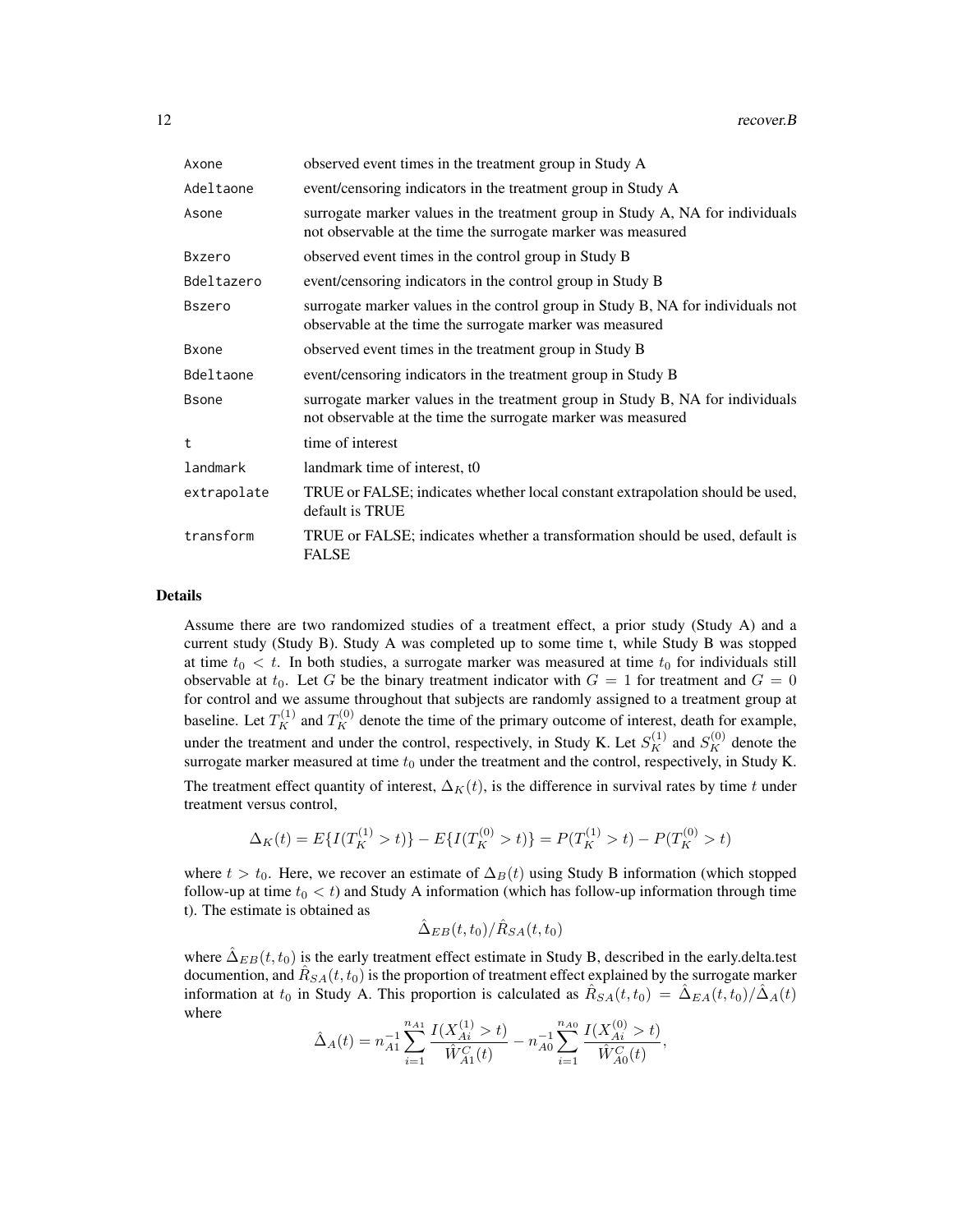#### recover. B  $13$

and  $\hat{\Delta}_{EA}(t,t_0)$  is parallel to  $\hat{\Delta}_{EB}(t,t_0)$  except replacing  $n_{A0}^{-1} \sum_{i=1}^{n_{A0}} \hat{r}_A^{(0)}(t|S_{Ai}^{(0)}, t_0) \frac{I(X_{Ai}^{(0)} > t_0)}{\hat{W}_{A}^{C}(t_0)}$  $\frac{(\Lambda_{Ai} > t_0)}{\hat{W}_{A_0}^C(t_0)}$  by  $n_{A0}^{-1} \sum_{i=1}^{n_{A0}} \hat{W}_{A0}^{C}(t)^{-1} I(X_{Ai}^{(0)} > t)$ , and  $\hat{W}_{Ag}^{C}(t)$  is the Kaplan-Meier estimator of the survival function for  $C_A^{(g)}$  for  $g = 0, 1$ .

Perturbation resampling is used to provide a standard error estimate for the estimate of  $\Delta_B(t)$  and a confidence interval.

#### Value

recovered.deltaB

The recovered estimate of  $\Delta_B(t)$ .

sd.recovered.deltaB

The standard error estimate of the recovered estimate of  $\Delta_B(t)$ .

conf.quantile.recovered.deltaB

A confidence interval for the recovered estimate of  $\Delta_B(t)$ .

### Author(s)

Layla Parast

#### References

Parast L, Cai T, Tian L (2019). Using a Surrogate Marker for Early Testing of a Treatment Effect. Biometrics, In press.

Parast L, Cai T and Tian L (2017). Evaluating Surrogate Marker Information using Censored Data. Statistics in Medicine, 36(11): 1767-1782.

# Examples

```
data(dataA)
data(dataB)
recover.B(Axzero = dataA$x0, Adeltazero = dataA$delta0, Aszero = dataA$s0, Axone
= dataA$x1, Adeltaone = dataA$delta1, Asone = dataA$s1, Bxzero = dataB$x0, Bdeltazero
= dataB$delta0, Bszero = dataB$s0, Bxone = dataB$x1, Bdeltaone = dataB$delta1, Bsone
= dataB$s1, t=1, landmark=0.5, extrapolate = TRUE)
recover.B(Axzero = dataA$x0, Adeltazero = dataA$delta0, Aszero = dataA$s0, Axone
= dataA$x1, Adeltaone = dataA$delta1, Asone = dataA$s1, Bxzero = dataB$x0, Bdeltazero
= dataB$delta0, Bszero = dataB$s0, Bxone = dataB$x1, Bdeltaone = dataB$delta1, Bsone
```

```
= dataB$s1, t=0.75, landmark=0.5, extrapolate = TRUE)
```